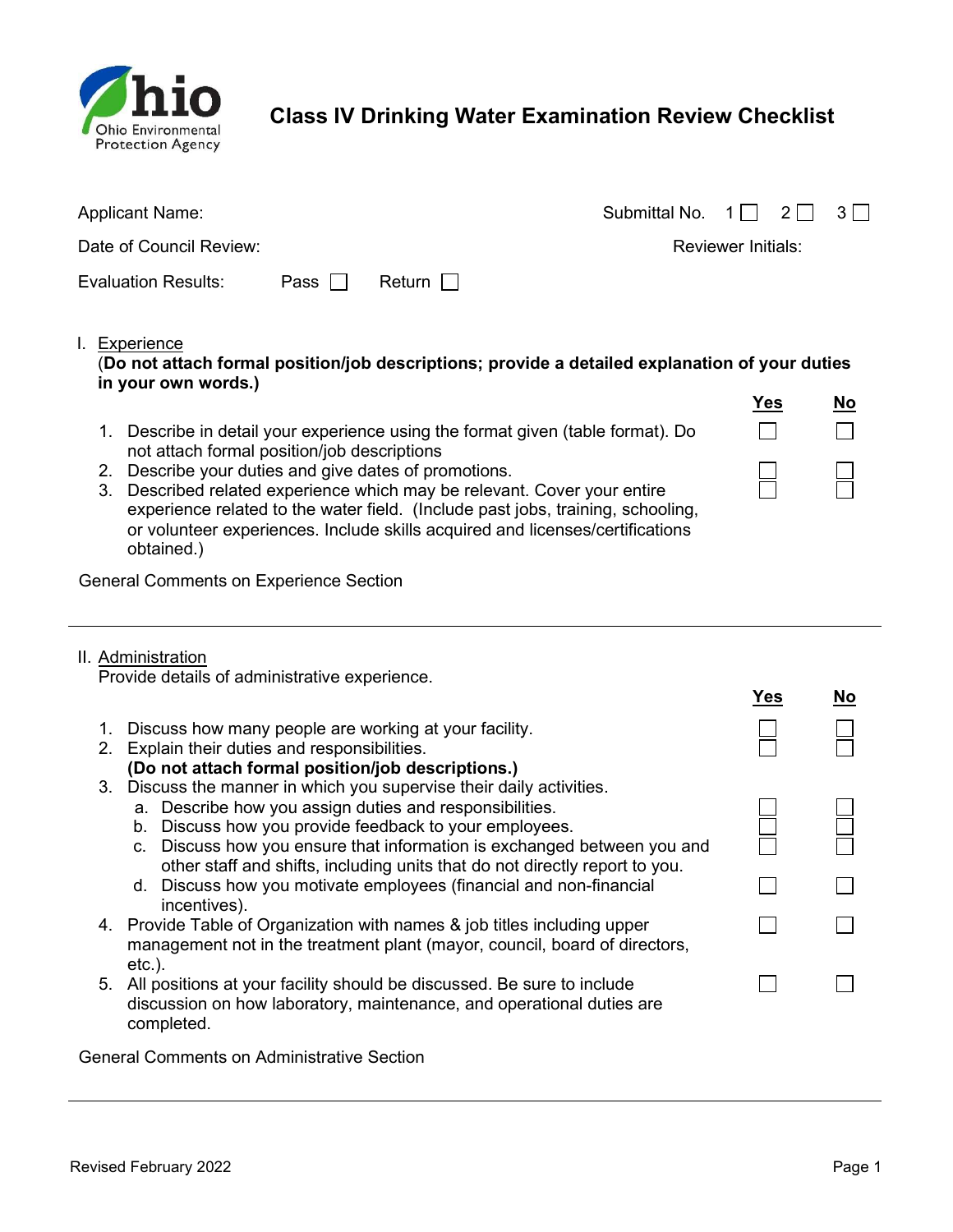# III. Budget

|    |                                                                                                                                                                                                                                                                       | Yes |  |
|----|-----------------------------------------------------------------------------------------------------------------------------------------------------------------------------------------------------------------------------------------------------------------------|-----|--|
| 1. | Provide a copy of the most recent budget for your plant(s).<br>2. Describe and discuss the budget process and your personal involvement:                                                                                                                              |     |  |
|    | a. Explain the various steps of the budget process.<br>b. Explain how budget amounts are developed.<br>c. Describe who is responsible for submitting what information.<br>d. Discuss who reviews and approves the budget at each step in the<br>process.              |     |  |
|    | e. Discuss the purchasing process.<br>Discuss any long-term budgeting processes, such as capital<br>improvement budgeting and 2-, 5-, or 10-year budget forecasting.                                                                                                  |     |  |
|    | Describe how expenditures are tracked.<br>q.<br>Discuss how emergency purchases are made; including spending limits.<br>h.<br>3. Provide a brief explanation of the budget accounts, how they are developed<br>and how you prioritize expenditures from year to year. |     |  |

General Comments on Budget Section

| IV. Plant |                                                                                                                                                                                                                                                                             |            |           |
|-----------|-----------------------------------------------------------------------------------------------------------------------------------------------------------------------------------------------------------------------------------------------------------------------------|------------|-----------|
|           |                                                                                                                                                                                                                                                                             | <u>Yes</u> | <b>No</b> |
| 1.        | Describe and discuss all treatment process units and compare their operation<br>with respect to design vs. actual performance. (Include raw water supply,<br>recycled streams, etc.). Provide data on approved rates vs. what you actually<br>run the unit daily).          |            |           |
| 2.        | Discuss specific water quality and operational goals and the plant<br>performance relative to those goals. [For example, operational parameters<br>(such as settled water turbidity or what determines when a filter is<br>backwashed), finished water quality goals, etc.] |            |           |
| 3.        | Discuss how the plant is designed to operate.                                                                                                                                                                                                                               |            |           |
| 4.        | Discuss how it is operating.                                                                                                                                                                                                                                                |            |           |
| 5.        | Discuss how you would like it to operate.                                                                                                                                                                                                                                   |            |           |
| 6.        | Describe your greatest challenges in meeting water quality and/or operational                                                                                                                                                                                               |            |           |
|           | goals.                                                                                                                                                                                                                                                                      |            |           |
|           | 7. Describe what information is utilized and how this information is gathered to<br>make treatment chemical dosage adjustments and how these adjustments<br>are determined and made (manually or automatic).                                                                |            |           |
| 8.        | Describe any current or future need for operational and mechanical                                                                                                                                                                                                          |            |           |
|           | improvements or concerns about water quality or quantity.                                                                                                                                                                                                                   |            |           |
| 9.        | Describe and discuss residuals reuse/disposal practices. (Include the<br>operation of the liquid and solids handling processes and compliance with                                                                                                                          |            |           |
|           | pertinent permits or regulations.)                                                                                                                                                                                                                                          |            |           |
|           | 10. Provide a flow diagram.<br>11. Provide a 12-month summary of actual operating data (i.e., monthly averages                                                                                                                                                              |            |           |
|           | and/or ranges of data such as pumping, chemical dosages, treatment<br>parameters, raw and finished water quality, etc.). Do not include copies of<br>monthly operating reports.                                                                                             |            |           |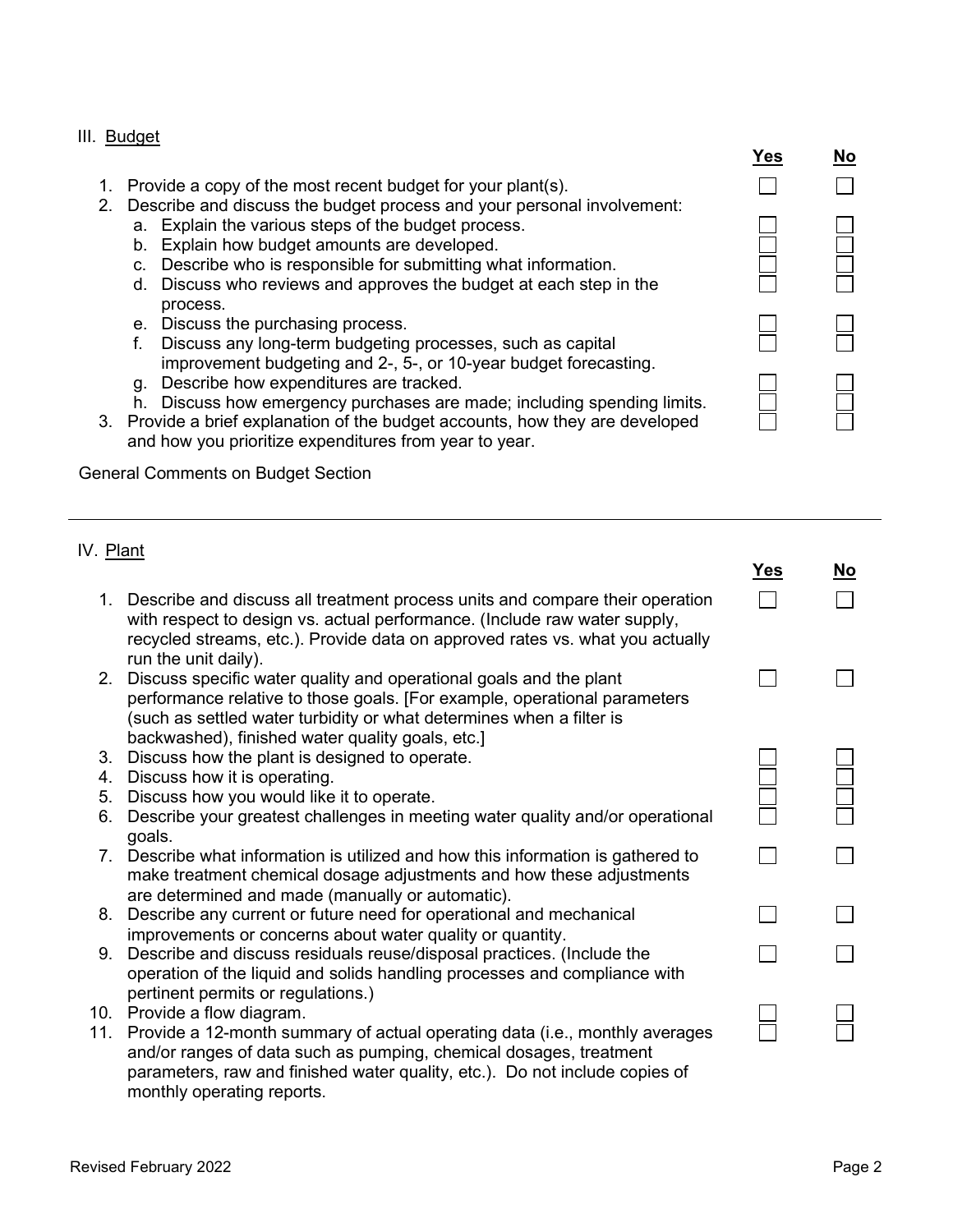- 13. Provide a detail discussion on filter operation, along with filter media specifications.
- 14. Discuss you SCADA system in detail and who maintains it.
- 15. Discuss your backup power situation and protocols. Provide generator specifications.
- 16. Summarize your contingency plan and discuss your biggest concerns.
- 17. Summarize your current year monitoring schedule.
- 18. Summarize, if applicable, any NPDES permits/requirements.
- 19. Provide a discussion on the plant's source water. Provide specifics on size (area), capacities, pollution sources, SWAP, etc.
- 20. Discuss your facility's cybersecurity protocol as it relates to your automated treatment processes and SCADA. Please discuss any training or programs that are in place for the employees related to cybersecurity.

General Comments on Plant Section

# V. Distribution System

|             |                                                                                                                                                    | Yes | <u>No</u> |
|-------------|----------------------------------------------------------------------------------------------------------------------------------------------------|-----|-----------|
| 1.<br>2.    | Describe and discuss water distribution system and how it operators.<br>Submit a system map. (In lieu of submitting a map, you may discuss how and |     |           |
|             | where the system map is maintained.)                                                                                                               |     |           |
| 3.          | Provide information on:                                                                                                                            |     |           |
|             | a. major piping sizes (table format acceptable)                                                                                                    |     |           |
|             | b. piping material (table format acceptable)                                                                                                       |     |           |
|             | c. pumping rates<br>d. system pressures (pressure districts/zones)                                                                                 |     |           |
|             | e. consumption rates (for example residential, industrial, and seasonal                                                                            |     |           |
|             | demands)                                                                                                                                           |     |           |
|             | fire flow (provide and summarize the distribution system ISO rating-<br>f.                                                                         |     |           |
|             | contact local Fire Chief, if necessary)                                                                                                            |     |           |
|             | g. disinfection residuals                                                                                                                          |     |           |
|             | h. backflow prevention (discuss your program, type used, requirements,                                                                             |     |           |
|             | enforcement, issues, etc.)                                                                                                                         |     |           |
|             | metering (type used, sizes, discuss meter replacement program, issues,<br>i.                                                                       |     |           |
|             | $etc.$ )                                                                                                                                           |     |           |
|             | provide a discussion of results and improvement strategies for percent of<br>i.<br>unaccounted for water                                           |     |           |
| 4.          | Discuss any affects the distribution system has on water quality.                                                                                  |     |           |
|             | (Disinfection byproducts, lead, copper, taste and odor, discolored water.)                                                                         |     |           |
| 5.          | Discuss distribution system problem areas (quality and quantity).                                                                                  |     |           |
| 6.          | Describe need for improvements. Include improvements necessary due to                                                                              |     |           |
|             | new regulatory requirements.                                                                                                                       |     |           |
| $7_{\cdot}$ | Describe and discuss booster pumping stations. (Limit to the 5 largest.)                                                                           |     |           |
|             | a. Provide information on:                                                                                                                         |     |           |
|             | areas served<br>İ.                                                                                                                                 |     |           |
|             | rechlorination<br>ii.                                                                                                                              |     |           |
|             | iii.<br>number of pumps                                                                                                                            |     |           |
|             | types of pumps<br>iv.                                                                                                                              |     |           |
|             | flow rates<br>V.                                                                                                                                   |     |           |

 $\Box$ 

 $\Box$ 

 $\Box$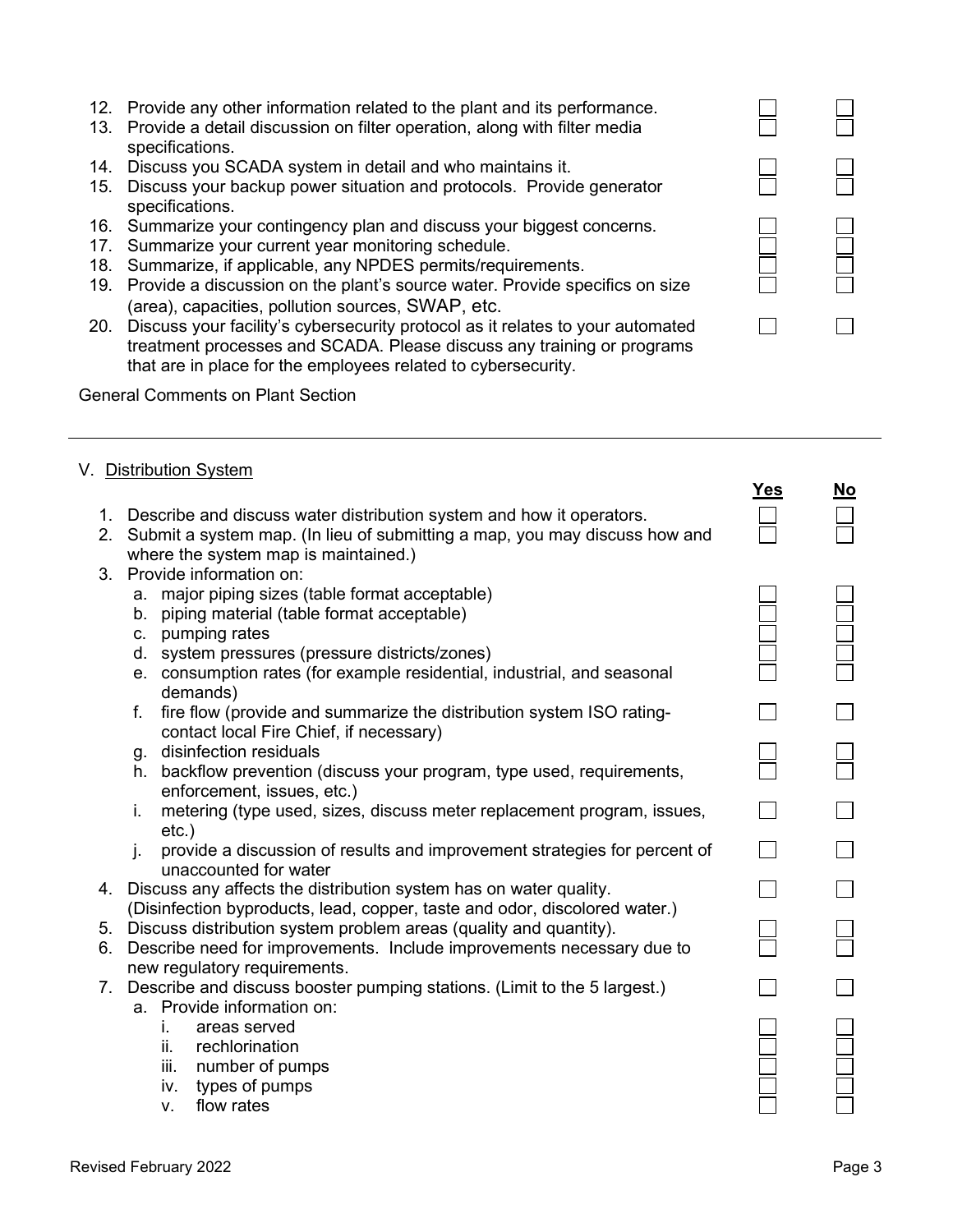| 8. | system pressures<br>VI.<br>control devices<br>vii. -<br>viii. emergency power supply<br>Discuss problem areas<br>b.<br>c. Describe the need for improvements to the booster stations.<br><b>Storage Facilities</b>                                                                        |  |
|----|-------------------------------------------------------------------------------------------------------------------------------------------------------------------------------------------------------------------------------------------------------------------------------------------|--|
|    | a. Provide information on:<br>number and types of storage facilities<br>storage capacity<br>Ш.<br>iii.<br>tank turnover<br>monitoring and control devices<br>İV.<br>supervisory control and data acquisition (SCADA) system(s)<br>ν.<br>routine maintenance or inspection programs<br>vi. |  |
|    | 9. Provide a detailed discussion about the prevalence of lead service lines in the                                                                                                                                                                                                        |  |

Distribution System and how this is being handled.

General Comments on Distribution System Section

# VI. Safety Program

|                                |                                                                                                                                                                                                                                                                     | Yes | No |
|--------------------------------|---------------------------------------------------------------------------------------------------------------------------------------------------------------------------------------------------------------------------------------------------------------------|-----|----|
|                                | 1. Describe and discuss the safety program at your facility. (Include a<br>discussion of the risk management plan, if required.)                                                                                                                                    |     |    |
|                                | 2. Discuss your personal involvement in the development and implementation of<br>the safety program.                                                                                                                                                                |     |    |
| 3.                             | Include a listing of personal safety equipment for the plant.                                                                                                                                                                                                       |     |    |
|                                | 4. List other safety equipment available at the plant.                                                                                                                                                                                                              |     |    |
| 5.                             | Include a copy of the minutes from the most recent safety committee<br>meeting.                                                                                                                                                                                     |     |    |
|                                | 6. Provide a summary or outline of your safety manual.                                                                                                                                                                                                              |     |    |
| $7_{\scriptscriptstyle{\sim}}$ | Indicate how your facility's safety program addresses provisions of the<br>general OSHA standards. (Code of Federal Regulations 29-1910 and 1926)<br>such as chemical safety, confined space, hazard communication, lock/tag<br>out, personal protective equipment. |     |    |
|                                |                                                                                                                                                                                                                                                                     |     |    |

General Comments on Safety Section

#### VII. Planning

If you have no direct experience in planning for a plant change then describe a plant/system related event that required you to use planning skills such as plant shutdown/start-up, emergency planning, etc. Providing a list of projects without description and discussion is not acceptable. A thorough description of one topic is preferred over short descriptions of multiple topics.

- 1. Describe and discuss your experience related to planning for a plant or system related project. Include planning for a new plant, improvements or expansions, any plans for future regulatory compliance and equipment or process changes.
- 2. Discuss the various steps in the planning process.
- 3. Discuss the end result of your planning efforts.

Yes No

П

 $\Box$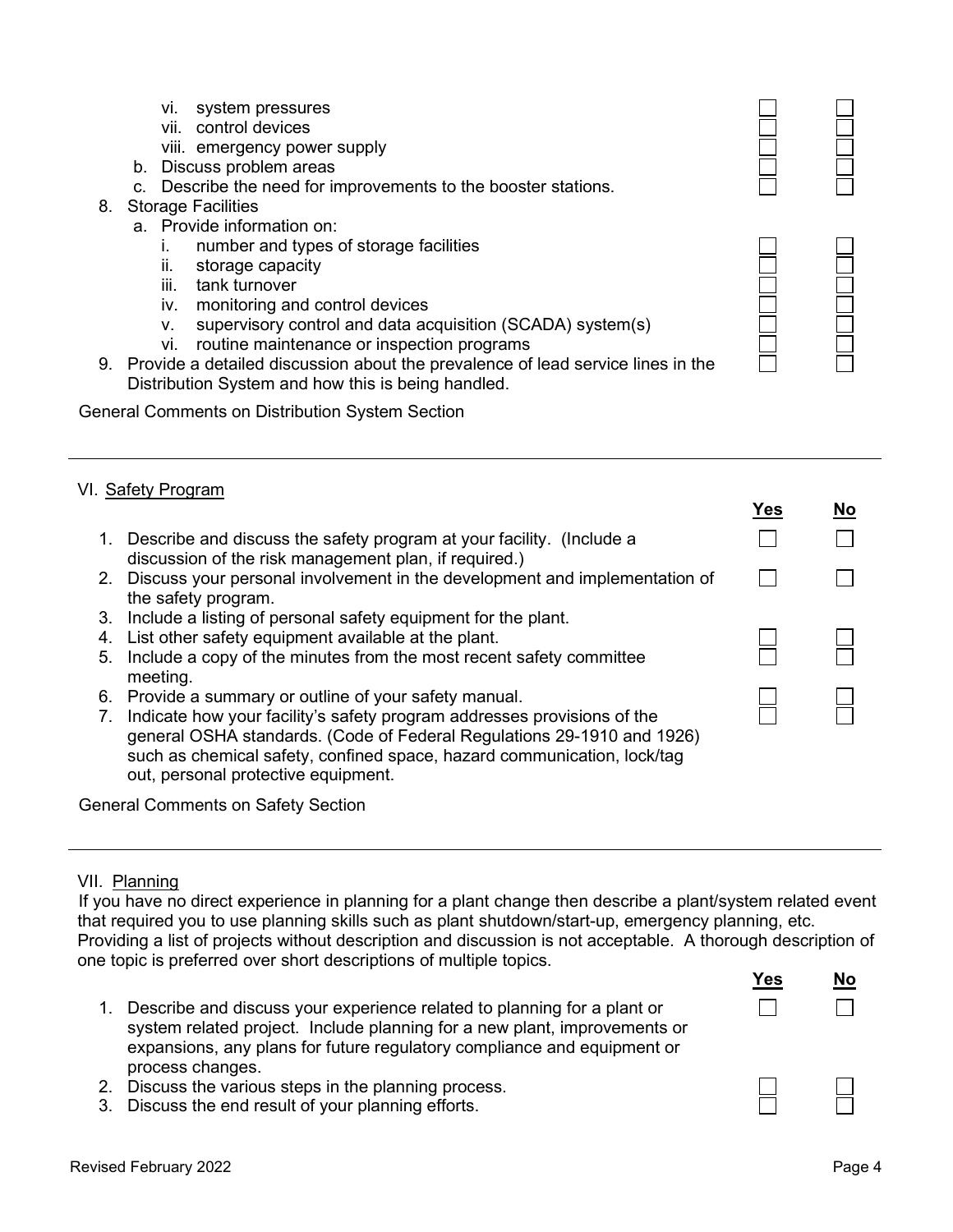|  |  |  | 4. Discuss the extent of your responsibilities for the planning. |
|--|--|--|------------------------------------------------------------------|
|--|--|--|------------------------------------------------------------------|

5. Discuss any 5 to 10-year plans.

General Comments on Planning Section

#### VIII. Research

The projects could be completed or currently underway. If the project is still in progress, discuss what you think the outcome will be based on current data. Research experience may include anything from full scale studies to minor process modifications related to the treatment facility.

This section should follow the format of developing a hypothesis (goal), experimentation, analyzing results and developing conclusions. Providing a list of projects without description and discussion is not acceptable. A thorough description of one topic is preferred over short descriptions of multiple topics. Be sure to follow the format.

|                                                                                                                                                              |                                                                             | Yes | No |
|--------------------------------------------------------------------------------------------------------------------------------------------------------------|-----------------------------------------------------------------------------|-----|----|
| in related to water                                                                                                                                          | Describe or discuss any investigations or research programs you participate |     |    |
| 2. Show the following:<br>a. your degree of responsibility<br>b. dates<br>c. results and conclusions of research<br>Submit abstracts of reports if any<br>3. |                                                                             |     |    |
| <b>General Comments on Research Section</b>                                                                                                                  |                                                                             |     |    |

# XI. Design

Providing a list of projects without description and discussion is not acceptable. A thorough description of one topic is preferred over short descriptions of multiple topics.

|                                                                           | - פ | IV |
|---------------------------------------------------------------------------|-----|----|
| 1. Describe and discuss your personal involvement in plant/system design. |     |    |
| Discuss minor and/or your suggested and/or improvements suggested or      |     |    |
| implemented.                                                              |     |    |
| Discuss your involvement with consulting engineers on major plant         |     |    |
| improvements.                                                             |     |    |

General Comments on Design Section

# X. Staff Training and Development

- 1. Describe and discuss how and by whom employees are trained to operate and maintain your plant.
- 2. Is training provided in-house?
- 3. Do employees attend outside training?
- 4. How have you assisted your co-workers in furthering their advancement in the field?

Voe No

<u>Yes No</u>

 $\Box$